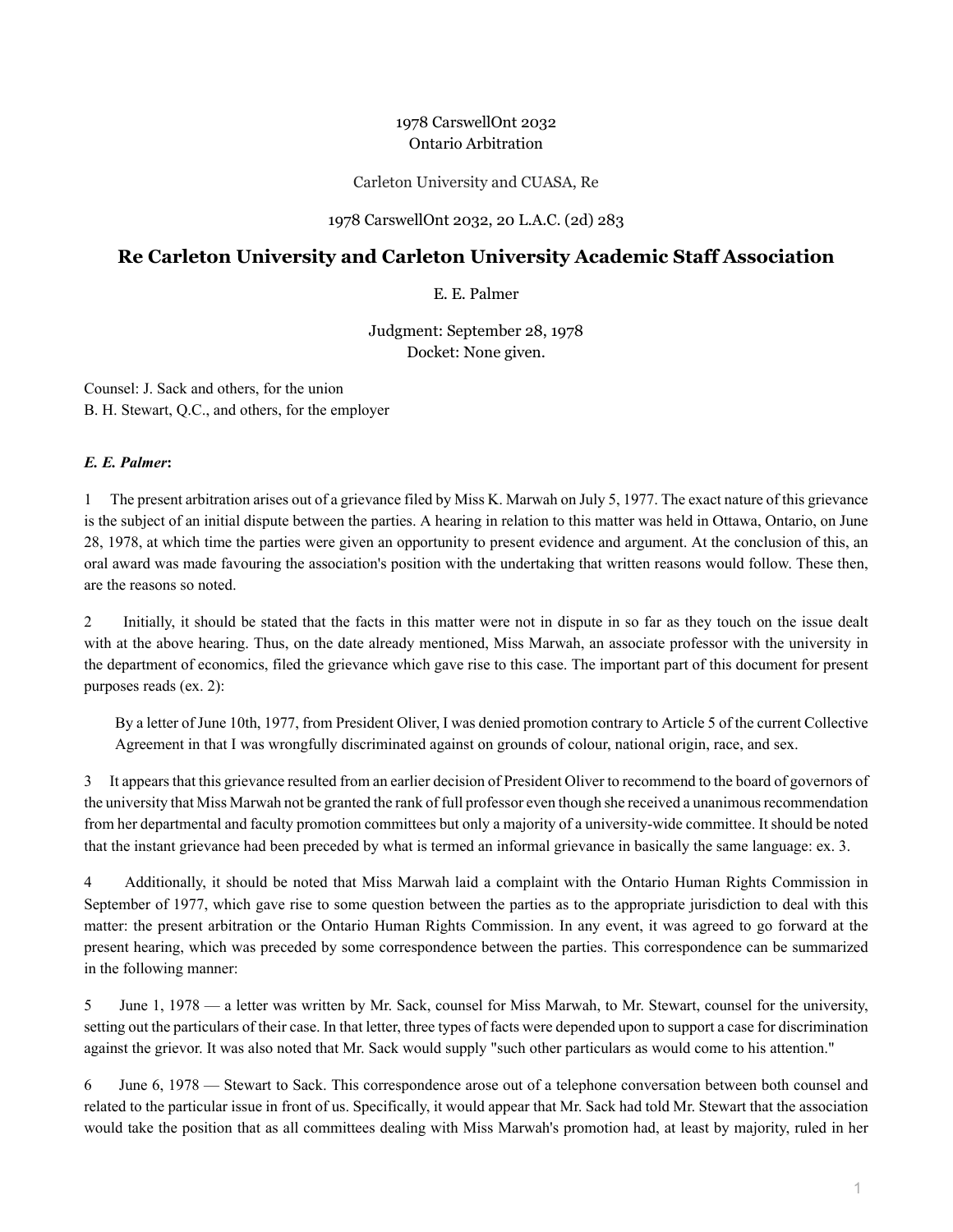favour up to the level of the president of the university, the president had no authority to recommend otherwise than in a positive fashion in relation to Miss Marwah's case. Such a stance was taken on the basis of the wording of the then collective agreement and it was Mr. Sack's position that if this were dealt with as an initial matter, it might be dispositive of the case. In any event, Mr. Stewart responded that he could not agree, even if Mr. Sack's submission was successful, that it would determine the arbitration and therefore he declined to agree to treat this as a preliminary matter.

7 To this, Mr. Sack responded on June 9th to the effect that, absent Mr. Stewart's agreement, it would be a matter to be resolved by the present arbitrator at the hearing scheduled for June 28th.

8 There exists a further letter from Mr. Stewart to Mr. Sack, dated June 19th, which in part touches on the present matter. Specifically, he reiterates his position with regard to the present matter and also notes that a separate policy grievance regarding this would be coming forward from the association.

9 It is on the basis of the foregoing, then, that the instant matter is to be resolved.

10 The position of the university in this matter is rather uncomplicated. Basically, they take the position that throughout the initial proceedings of this grievance the grievor took the stance that she was unjustly denied advancement because of the alleged discrimination. Indeed, it was their view that the whole grievance procedure went forward on this basis up until the telephone call relating to the June 6, 1978, letter mentioned above. It was the view of the university, then, that the refusal and the impugned reason for this refusal were integrally related and that, therefore, the new argument could not properly be brought up at this arbitration at this time.

11 To buttress this point, the university stressed certain aspects of the matters leading up to this arbitration which showed that the grievor, herself, acquiesced in the view taken by the university. In short, it was the view of the university that the grievor's action and correspondence showed she was not challenging, indeed was accepting, the procedure followed; but rather was basing her case on the discrimination alleged. Second, the university took the position that the wording of the collective agreement in effect between the parties relating to the grievance procedure was followed in this case and, therefore, the attempt of the grievor to"expand" her case should be denied. One assumes that the basis for this is the expression in art. 30.5 which is the requirement, *inter alia*, to attempt to identify "the unresolved issues". To the university, of course, this would mean the refusal for the reasons then alleged, not the refusal for any reason whatsoever. Finally, the university takes the position that by not raising the point now at issue at an earlier stage in the proceedings, the grievor precluded the various "in-house" proceedings, especially those set out in art. 30.7(a), from being properly used and so, such detriment having occurred, the matter should be decided in their favour; at the worst, it was contended the issue should at least go back to the grievance procedure to be reconsidered.

12 The association's argument was equally as straightforward as that of the university and completely to the opposite effect. Put in its simplest terms it was their view that the issue here was whether the denial of promotion was in accord with the terms of the collective agreement and, in this regard, they were entitled to put forward any arguments that were relevant, subject to the possibility of adjournment in cases where the other side was caught by surprise. Thus, in their opinion, it was completely open to them to raise the reason to support their case that they wished to do so, as well as that of discrimination. To this end they cited the well-known case of *Re [Blouin Drywall Contractors Ltd. and United Brotherhood of Carpenters & Joiners of America,](http://nextcanada.westlaw.com/Link/Document/FullText?findType=Y&serNum=1975145513&pubNum=0005150&originatingDoc=Iddb0f57ab4095eb8e0440021280d79ee&refType=IC&originationContext=document&vr=3.0&rs=cblt1.0&transitionType=DocumentItem&contextData=(sc.Search)) Local 2486* [\(1975\), 57 D.L.R. \(3d\) 199, 8 O.R. \(2d\) 103 \(Ont. C.A.\),](http://nextcanada.westlaw.com/Link/Document/FullText?findType=Y&serNum=1975145513&pubNum=0005150&originatingDoc=Iddb0f57ab4095eb8e0440021280d79ee&refType=IC&originationContext=document&vr=3.0&rs=cblt1.0&transitionType=DocumentItem&contextData=(sc.Search)) reversing [48 D.L.R. \(3d\) 191, 4 O.R. \(2d\) 423 \(Div. Ct.\),](http://nextcanada.westlaw.com/Link/Document/FullText?findType=Y&serNum=1974145037&pubNum=0005150&originatingDoc=Iddb0f57ab4095eb8e0440021280d79ee&refType=IC&originationContext=document&vr=3.0&rs=cblt1.0&transitionType=DocumentItem&contextData=(sc.Search)) to the effect that arbitrators should not be overly technical in issues such as that presently in issue.

13 As noted above, it was my view that the position of the association in this case was correct. It is my view then, that the essence of the grievor's complaint (and this grievance) is the denial of promotion; the reasons for such are not limited to those on the original grievance or, indeed, those discussed during the grievance procedure. The issue raised in this case is, to an extent, unique, but it has counterparts in reported awards which support this conclusion. Thus, it would seem established arbitral jurisprudence that a grievance need not disclose particulars of a case, nor need this be done during the grievance procedure, unless there is a specific clause in the collective agreement governing the matter to that end: see, *e.g., Re Fleet Industries and Int'l Assoc. of Machinists, Lodge 171* [\(1975\), 10 L.A.C. \(2d\) 69 \(Arthurs\)](http://nextcanada.westlaw.com/Link/Document/FullText?findType=Y&serNum=1975145833&pubNum=0005840&originatingDoc=Iddb0f57ab4095eb8e0440021280d79ee&refType=IC&originationContext=document&vr=3.0&rs=cblt1.0&transitionType=DocumentItem&contextData=(sc.Search)), and the discussion in Palmer, *Collective Agreement Arbitration in Canada* (Toronto: Butterworths, 1978), at pp. 174-5. Thus, it is not fatal to a grievance that it merely states, for